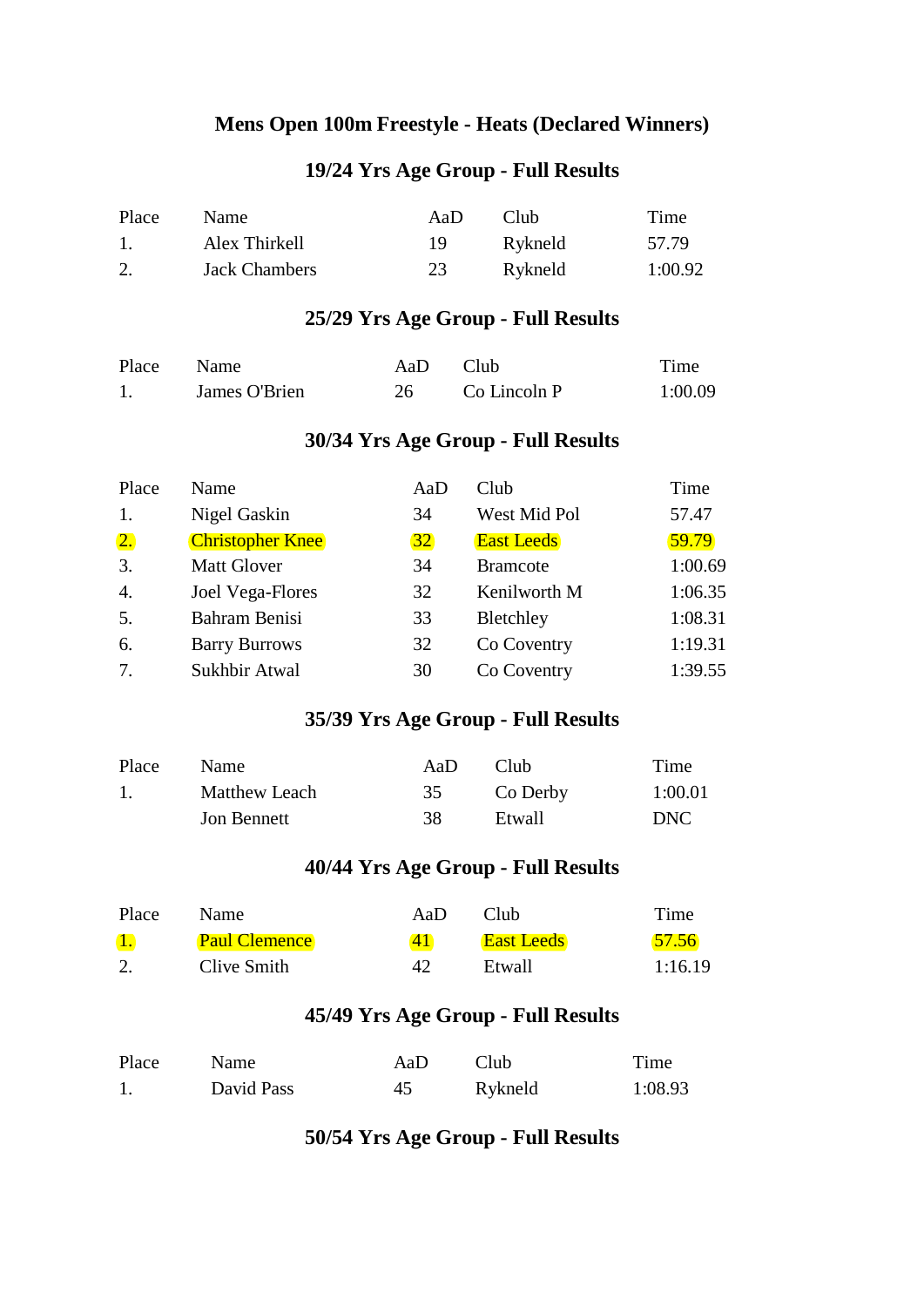| Place                     | <b>Name</b>          | AaD | Club.        | Time    |
|---------------------------|----------------------|-----|--------------|---------|
| $\mathbf{1}_{\mathbf{1}}$ | <b>Gareth Parker</b> | 52. | Kenilworth M | 1:05.60 |
| 2.                        | Mark Jones           | 51  | Everton      | 1:07.57 |
| $\mathcal{R}$             | Keith Burdett        | 50  | Co Coventry  | 1:17.46 |

| Place | Name            | AaD | Club   | Time    |
|-------|-----------------|-----|--------|---------|
|       | Richard Woodall | 56. | Etwall | 1:15.44 |

## **60/64 Yrs Age Group - Full Results**

| Place                     | <b>Name</b>         | AaD | Club.          | Time    |
|---------------------------|---------------------|-----|----------------|---------|
| $\mathbf{1}_{\mathbf{1}}$ | Kevin Sellars       | 6 L | <b>Matlock</b> | 1:20.26 |
|                           | <b>Frank Stoney</b> | 62  | Co Coventry    | 1:27.60 |

## **Mens Open 200m Freestyle - Heats (Declared Winners)**

## **19/24 Yrs Age Group - Full Results**

| Place | Name          | Aa $D$ | Club    | Time    |
|-------|---------------|--------|---------|---------|
|       | Alex Thirkell |        | Rykneld | 2:08.47 |

## **25/29 Yrs Age Group - Full Results**

| Place Name |               | AaD Club |              | Time    |
|------------|---------------|----------|--------------|---------|
|            | James O'Brien |          | Co Lincoln P | 2:15.22 |

## **30/34 Yrs Age Group - Full Results**

| Place            | <b>Name</b>            | AaD | <b>Club</b>  | Time    |
|------------------|------------------------|-----|--------------|---------|
| $\overline{1}$ . | Nigel Gaskin           | 34  | West Mid Pol | 2:05.39 |
| 2.               | <b>Matthew Adamson</b> | 33  | West Mid Pol | 2:14.14 |
| 3.               | Bahram Benisi          | 33  | Bletchley    | 2:37.38 |
| 4.               | <b>Barry Burrows</b>   | 32  | Co Coventry  | 2:48.92 |

| Place          | <b>Name</b>          | AaD | Club              | Time    |
|----------------|----------------------|-----|-------------------|---------|
| $\mathbf{1}$ . | <b>Paul Clemence</b> | 4 I | <b>East Leeds</b> | 2:08.18 |
|                | Clive Smith          | 42  | Etwall            | 2:43.17 |
| 3.             | <b>Martyn Brunt</b>  | 43  | Co Coventry       | 2:43.32 |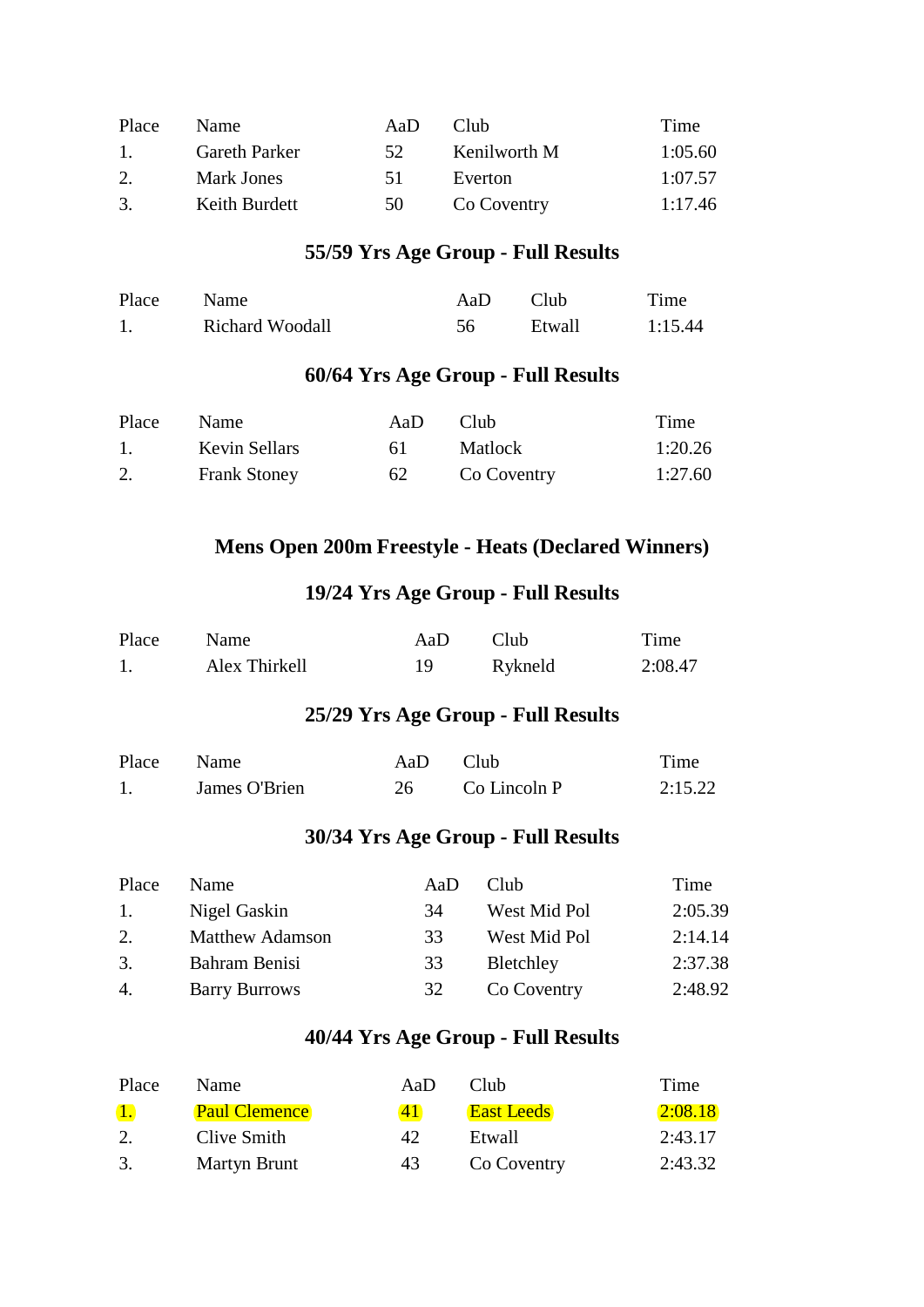| Place | <b>Name</b>   | AaD. | Club   | Time    |
|-------|---------------|------|--------|---------|
|       | Andy Markgraf | 46   | Etwall | 3:06.00 |

#### **50/54 Yrs Age Group - Full Results**

| Place                     | <b>Name</b>          | AaD | Club        | Time    |
|---------------------------|----------------------|-----|-------------|---------|
| $\mathbf{1}_{\mathbf{1}}$ | Mark Jones           | 51  | Everton     | 2:24.72 |
| 2.                        | Keith Burdett        | 50  | Co Coventry | 2:44.49 |
| 3.                        | <b>Martyn Finney</b> | 53. | Etwall      | 2:51.16 |

## **60/64 Yrs Age Group - Full Results**

| Place          | Name                | AaD | Club.       | Time    |
|----------------|---------------------|-----|-------------|---------|
| $\mathbf{1}$ . | Kevin Sellars       | 6 L | Matlock     | 2:51.96 |
|                | <b>Frank Stoney</b> | 62  | Co Coventry | 2:58.43 |

#### **Mens Open 50m Breaststroke - Heats (Declared Winners)**

#### **19/24 Yrs Age Group - Full Results**

| Place | <b>Name</b>          | AaD | Club           | Time  |
|-------|----------------------|-----|----------------|-------|
| -1.   | John Davey           | 22  | <b>Matlock</b> | 32.68 |
| 2.    | <b>Jack Chambers</b> | 23  | Rykneld        | 34.58 |
| 3.    | Alex Thirkell        | 19  | Rykneld        | 35.67 |

#### **25/29 Yrs Age Group - Full Results**

| Place | <b>Name</b>           | AaD | Club.   | Time  |
|-------|-----------------------|-----|---------|-------|
|       | <b>Edward Rafipay</b> | 25  | Sidvale | 30.42 |
|       | Mark Riley            | 25. | Everton | 34.34 |

#### **30/34 Yrs Age Group - Full Results**

| Place | <b>Name</b>          | Aal) | Club         | Time  |
|-------|----------------------|------|--------------|-------|
| -1.   | Joel Vega-Flores     | 32   | Kenilworth M | 41.34 |
| 2.    | <b>Barry Burrows</b> | 32   | Co Coventry  | 44.14 |
| 3.    | Sukhbir Atwal        | 30   | Co Coventry  | 44.38 |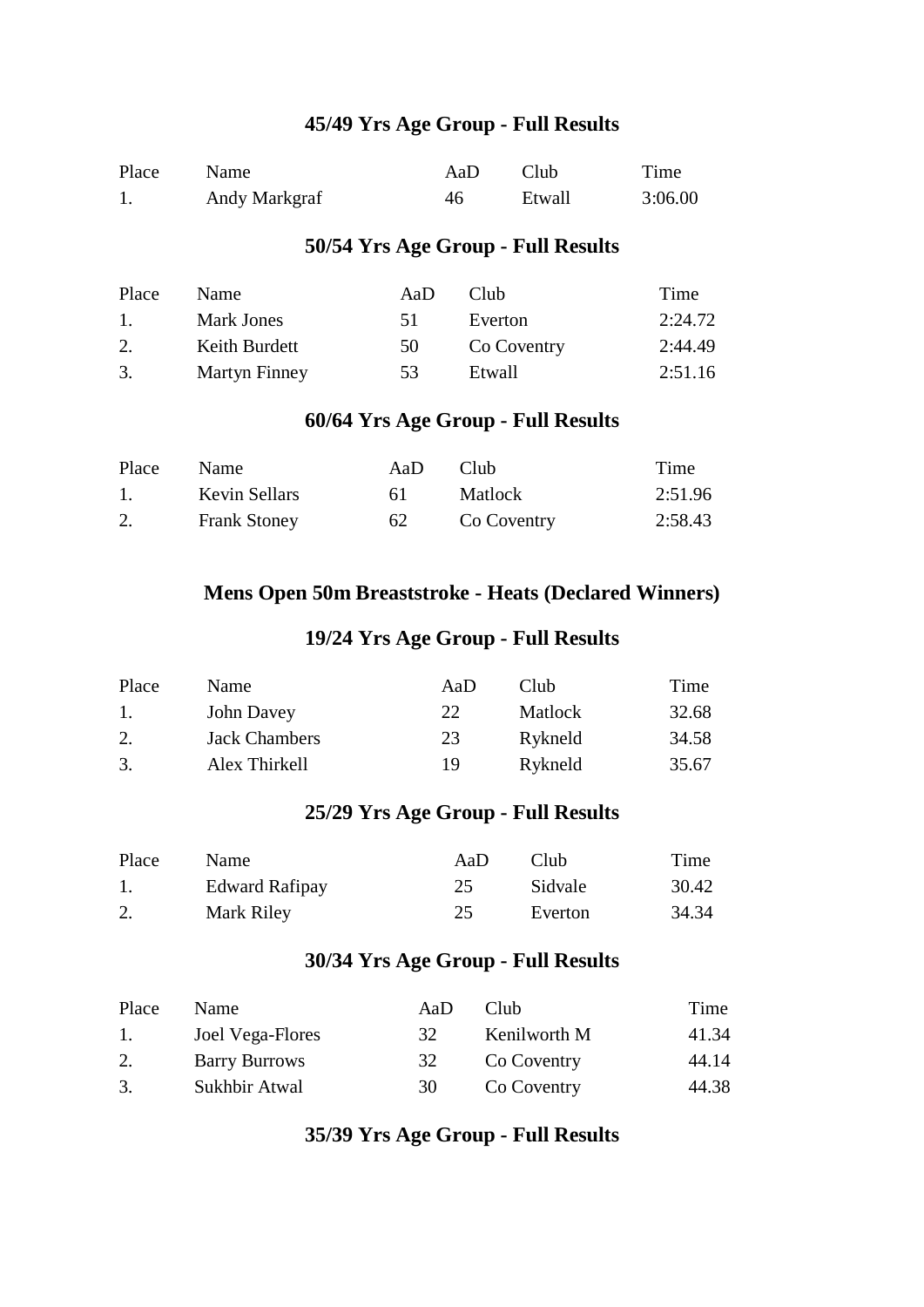| Place Name |              | AaD. | Club <sub>1</sub> | Time   |
|------------|--------------|------|-------------------|--------|
|            | Dave Fawkner | 39.  | Co Coventry       | DO ST- |

#### **[Disqualification Codes](javascript:showPage()**

#### **40/44 Yrs Age Group - Full Results**

| Place            | Name                 | AaD | Club        | Time  |
|------------------|----------------------|-----|-------------|-------|
| 1.               | <b>Garry Vickers</b> | 43  | Etwall      | 35.58 |
| 2.               | Neil White           | 41  | Everton     | 37.35 |
| 3.               | Marcus Bell          | 42  | Matlock     | 40.11 |
| $\overline{4}$ . | Martyn Brunt         | 43  | Co Coventry | 41.19 |
| 5.               | Clive Smith          | 42  | Etwall      | 42.30 |
| 6.               | <b>Ralph Cross</b>   | 41  | Matlock     | 46.56 |

## **45/49 Yrs Age Group - Full Results**

| Place            | Name                  | AaD | Club    | Time  |
|------------------|-----------------------|-----|---------|-------|
| $\overline{1}$ . | Tim Clark             | 46  | Rykneld | 37.22 |
| 2.               | <b>Steven Goodall</b> | 46  | Rykneld | 37.87 |
| 3.               | David Pass            | 45  | Rykneld | 39.52 |
| 4.               | Andy Markgraf         | 46  | Etwall  | 47.31 |

## **50/54 Yrs Age Group - Full Results**

| Place | <b>Name</b>     | AaD | Club        | Time  |
|-------|-----------------|-----|-------------|-------|
| $\pm$ | Mark Jones      | 51  | Everton     | 40.03 |
| 2.    | Geoffrey Barber | 50  | Co Coventry | 47.21 |
| 3.    | Martyn Finney   | 53. | Etwall      | 52.05 |

## **55/59 Yrs Age Group - Full Results**

| Place | Name            | AaD | Club <sub>.</sub> | Time  |
|-------|-----------------|-----|-------------------|-------|
|       | Richard Woodall | 56  | Etwall            | 44.42 |

## **60/64 Yrs Age Group - Full Results**

| Place | <b>Name</b>         | AaD | Club.       | Time  |
|-------|---------------------|-----|-------------|-------|
|       | Brian Taylor        | 61. | Adwick      | 37.49 |
|       | <b>Frank Stoney</b> | 62  | Co Coventry | 39.19 |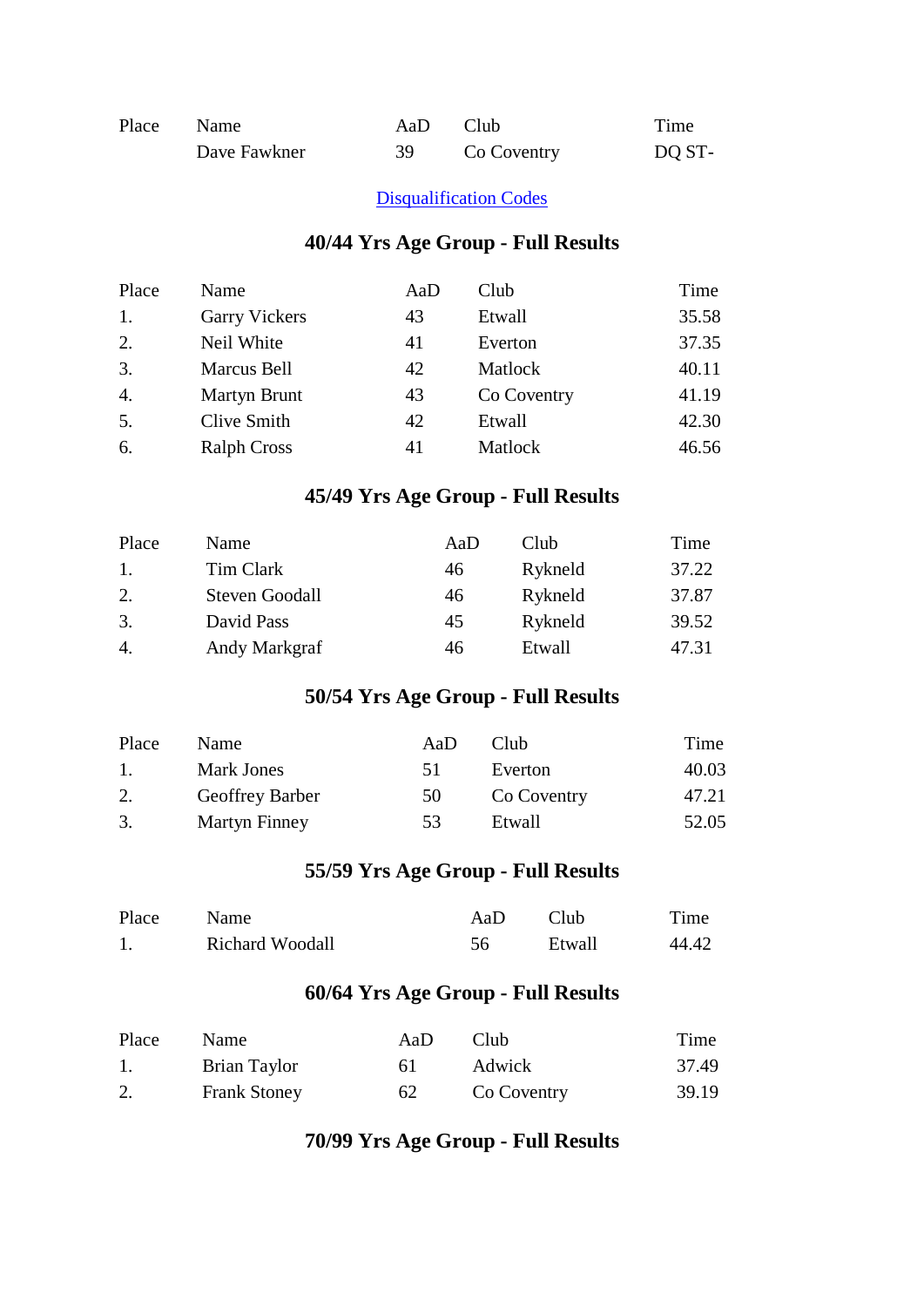| Place | Name         | AaD | Club         | Time  |
|-------|--------------|-----|--------------|-------|
|       | Keith Ingram |     | Birmingham M | 41.30 |

#### **Mens Open 100m Breaststroke - Heats (Declared Winners)**

## **19/24 Yrs Age Group - Full Results**

| Place | Name       | AaD. | Club    | Time    |
|-------|------------|------|---------|---------|
|       | John Davey | 22   | Matlock | 1:11.80 |

## **25/29 Yrs Age Group - Full Results**

| Place | Name       | AaD | Club -  | Time    |
|-------|------------|-----|---------|---------|
|       | Mark Riley |     | Everton | 1:19.23 |

#### **40/44 Yrs Age Group - Full Results**

| Place            | <b>Name</b>  | AaD | Club.       | Time    |
|------------------|--------------|-----|-------------|---------|
| $\overline{1}$ . | Martyn Brunt | 43  | Co Coventry | 1:30.65 |
| 2.               | Marcus Bell  | 42  | Matlock     | 1:30.66 |
| 3.               | Clive Smith  | 42  | Etwall      | 1:38.63 |

#### **45/49 Yrs Age Group - Full Results**

| Place | Name                  | AaD | - Club  | Time    |
|-------|-----------------------|-----|---------|---------|
|       | <b>Steven Goodall</b> | 46  | Rykneld | 1:23.60 |

#### **50/54 Yrs Age Group - Full Results**

| Place | <b>Name</b> | AaD. | Club.      | Time    |
|-------|-------------|------|------------|---------|
|       | Mark Jones  |      | Everton    | 1:28.06 |
|       | John Done   | 53.  | Heath Town | 1:33.75 |

# **55/59 Yrs Age Group - Full Results**

| Place | <b>Name</b>            | AaD | - Club | Time    |
|-------|------------------------|-----|--------|---------|
|       | <b>Richard Woodall</b> | 56  | Etwall | 1:43.12 |

| Place | <b>Name</b>         | AaD | Club -      | Time    |
|-------|---------------------|-----|-------------|---------|
|       | Brian Taylor        | 61. | Adwick      | 1:26.08 |
|       | <b>Frank Stoney</b> | 62  | Co Coventry | 1:36.70 |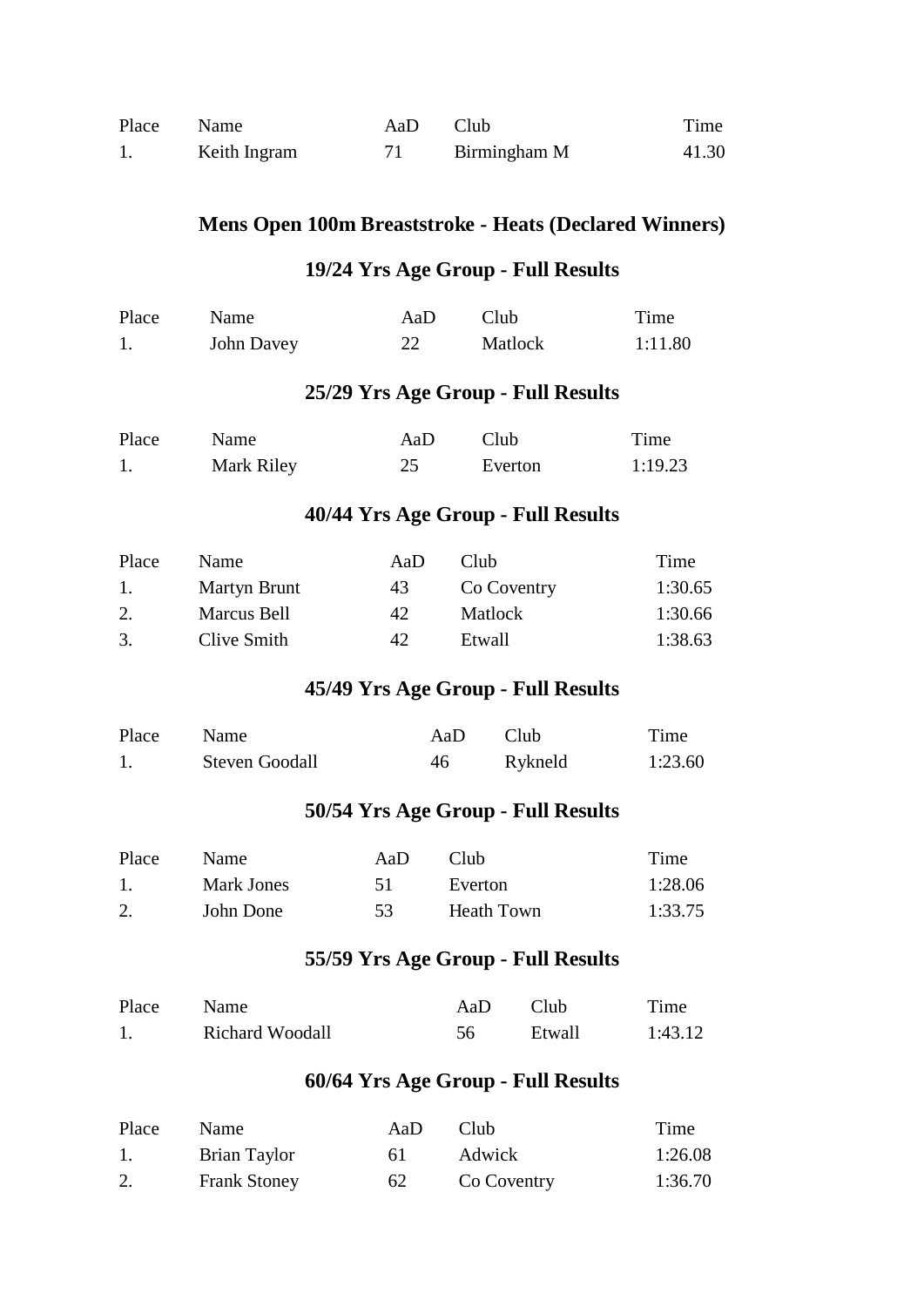| Place | Name         | AaD | Club <sub>-</sub> | Time    |
|-------|--------------|-----|-------------------|---------|
|       | Keith Ingram |     | Birmingham M      | 1:33.43 |

#### **Mens Open 50m Butterfly - Heats (Declared Winners)**

#### **19/24 Yrs Age Group - Full Results**

| Place | Name                 | AaD. | - Club  | Time  |
|-------|----------------------|------|---------|-------|
|       | <b>Jack Chambers</b> |      | Rykneld | 31.71 |

#### **25/29 Yrs Age Group - Full Results**

| Place          | <b>Name</b>           | AaD | Club    | Time  |
|----------------|-----------------------|-----|---------|-------|
| $\mathbf{1}$ . | <b>Edward Rafipay</b> | 25  | Sidvale | 27.15 |
| 2.             | Mark Riley            | 25  | Everton | 30.25 |
|                | Mike Forbes           | 28  | Etwall  | DNC   |

### **30/34 Yrs Age Group - Full Results**

| Place          | <b>Name</b>             | AaD | Club              | Time         |
|----------------|-------------------------|-----|-------------------|--------------|
| $\mathbf{1}$ . | <b>Christopher Knee</b> | 32  | <b>East Leeds</b> | <b>30.58</b> |
|                | Bahram Benisi           | 33  | Bletchley         | 34.32        |
| 3.             | <b>Barry Burrows</b>    | 32  | Co Coventry       | 37.70        |

#### **35/39 Yrs Age Group - Full Results**

| Place | Name          | AaD. | Club <sub></sub> | Time  |
|-------|---------------|------|------------------|-------|
|       | Matthew Leach | 35   | Co Derby         | 31.58 |
|       | Dave Fawkner  | -39- | Co Coventry      | 34.75 |

## **40/44 Yrs Age Group - Full Results**

| Place | <b>Name</b>          | AaD | Club    | Time  |
|-------|----------------------|-----|---------|-------|
|       | Neil White           | 4 I | Everton | 31.43 |
|       | <b>Garry Vickers</b> | 43  | Etwall  | 31.48 |

| Place | <b>Name</b>           | AaD | Club <sub>-</sub> | Time  |
|-------|-----------------------|-----|-------------------|-------|
|       | <b>Steven Goodall</b> | 46  | Rykneld           | 29.97 |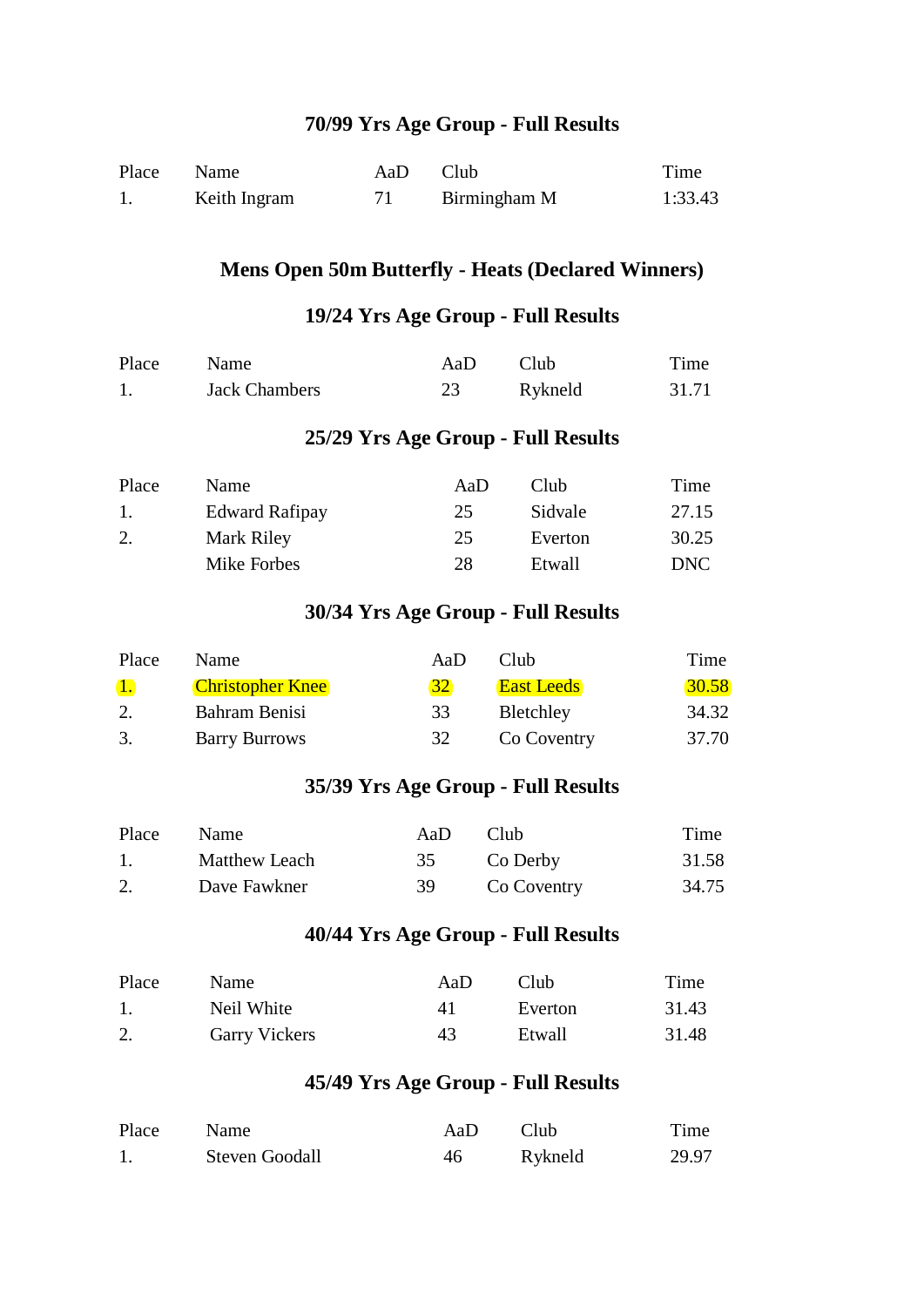| <u>، ،</u> | Tim Clark | 46 | Rykneld | 33.10 |
|------------|-----------|----|---------|-------|
|            |           |    |         |       |

| Place | Name              | AaD | Club              | Time  |
|-------|-------------------|-----|-------------------|-------|
| -1.   | Martyn Finney     | 53  | Etwall            | 33.25 |
| 2.    | <b>Mark Jones</b> | 51  | Everton           | 35.29 |
| 3.    | Keith Burdett     | 50  | Co Coventry       | 37.58 |
| 4.    | John Done         | 53  | <b>Heath Town</b> | 37.82 |

## **60/64 Yrs Age Group - Full Results**

| Place | <b>Name</b>         | AaD. | Club        | Time  |
|-------|---------------------|------|-------------|-------|
|       | <b>Frank Stoney</b> | 62   | Co Coventry | 41.45 |
|       | Kevin Sellars       | 6 I  | Matlock     | 45.30 |

#### **70/99 Yrs Age Group - Full Results**

| Place Name |              | AaD Club |              | Time  |
|------------|--------------|----------|--------------|-------|
|            | Keith Ingram |          | Birmingham M | 39.65 |

#### **Mens Open 100m Butterfly - Heats (Declared Winners)**

#### **25/29 Yrs Age Group - Full Results**

| Place | Name       | AaD | Club    | Time    | 50                       |
|-------|------------|-----|---------|---------|--------------------------|
|       | Mark Riley |     | Everton | 1:06.59 | $\overline{\phantom{0}}$ |

## **30/34 Yrs Age Group - Full Results**

|     | Place Name           |    | AaD Club       | Time    | 50                       |
|-----|----------------------|----|----------------|---------|--------------------------|
| 1.7 | Matthew Adamson      | 33 | West Mid Pol   | 1:06.50 | $\overline{\phantom{0}}$ |
|     | <b>Barry Burrows</b> |    | 32 Co Coventry | 1:37.42 |                          |

#### **35/39 Yrs Age Group - Full Results**

| Place Name |                      | AaD Club |          | Time    | 50                       |
|------------|----------------------|----------|----------|---------|--------------------------|
|            | <b>Matthew Leach</b> |          | Co Derby | 1:12.22 | $\overline{\phantom{0}}$ |

| Place | Name                  | AaD. | Club <sub>1</sub> | Time    | 50                       |
|-------|-----------------------|------|-------------------|---------|--------------------------|
|       | <b>Steven Goodall</b> | 46   | Rykneld           | 1:09.98 | $\overline{\phantom{0}}$ |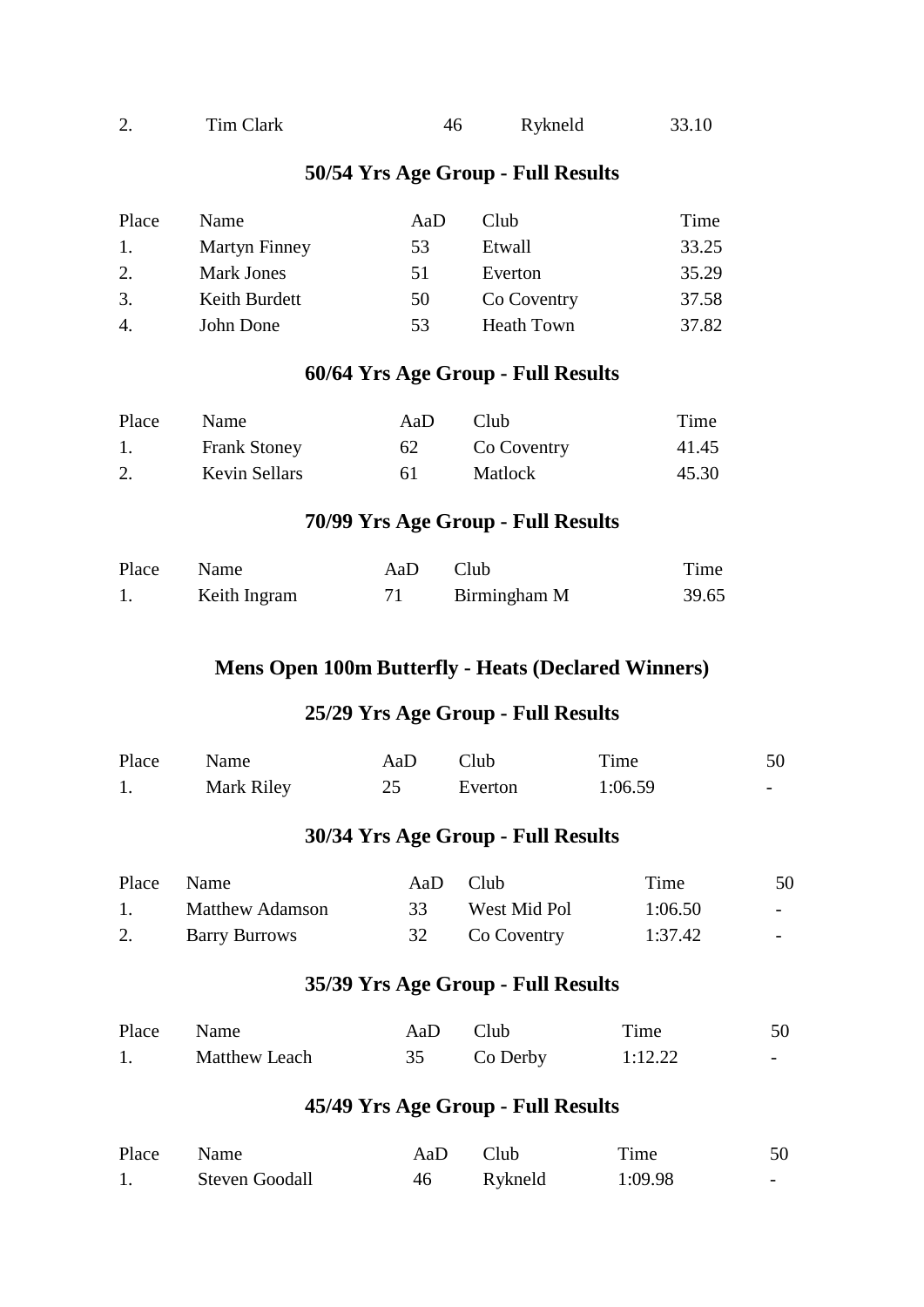|  | Andy Markgraf | 46 | Etwall | 1:40.51 |  |
|--|---------------|----|--------|---------|--|
|--|---------------|----|--------|---------|--|

| Place | <b>Name</b>   | AaD. | Club        | Time    | 50                       |
|-------|---------------|------|-------------|---------|--------------------------|
|       | Mark Jones    |      | Everton     | 1:17.91 | $\overline{\phantom{a}}$ |
|       | Keith Burdett | 50   | Co Coventry | 1:19.59 | $\overline{\phantom{0}}$ |

## **60/64 Yrs Age Group - Full Results**

| Place | Name         | AaD | Club <sub></sub> | Time    | 50 |
|-------|--------------|-----|------------------|---------|----|
|       | Brian Taylor | -61 | Adwick           | 1:29.67 |    |

#### **Mens Open 50m Backstroke - Heats (Declared Winners)**

#### **30/34 Yrs Age Group - Full Results**

| Place Name |                      | AaD Club |             | Time  |
|------------|----------------------|----------|-------------|-------|
|            | <b>Barry Burrows</b> |          | Co Coventry | 47.18 |

## **35/39 Yrs Age Group - Full Results**

| Place | Name          | AaD | Club <sub></sub> | Time  |
|-------|---------------|-----|------------------|-------|
|       | Matthew Leach | 35  | Co Derby         | 35.52 |
|       | Dave Fawkner  | 39. | Co Coventry      | 38.37 |

## **40/44 Yrs Age Group - Full Results**

| Place | Name                 | AaD | Club   | Time  |
|-------|----------------------|-----|--------|-------|
|       | <b>Garry Vickers</b> | 43  | Etwall | 34.45 |

### **45/49 Yrs Age Group - Full Results**

| Place | Name      | AaD | Club    | Time  |
|-------|-----------|-----|---------|-------|
|       | Tim Clark | 46  | Rykneld | 35.35 |

| Place            | <b>Name</b>   | AaD | Club              | Time  |
|------------------|---------------|-----|-------------------|-------|
| $\overline{1}$ . | Mark Jones    | 51  | Everton           | 38.59 |
| 2.               | Keith Burdett | 50  | Co Coventry       | 42.55 |
| 3.               | Martyn Finney | 53  | Etwall            | 43.99 |
| 4.               | John Done     | 53  | <b>Heath Town</b> | 48.34 |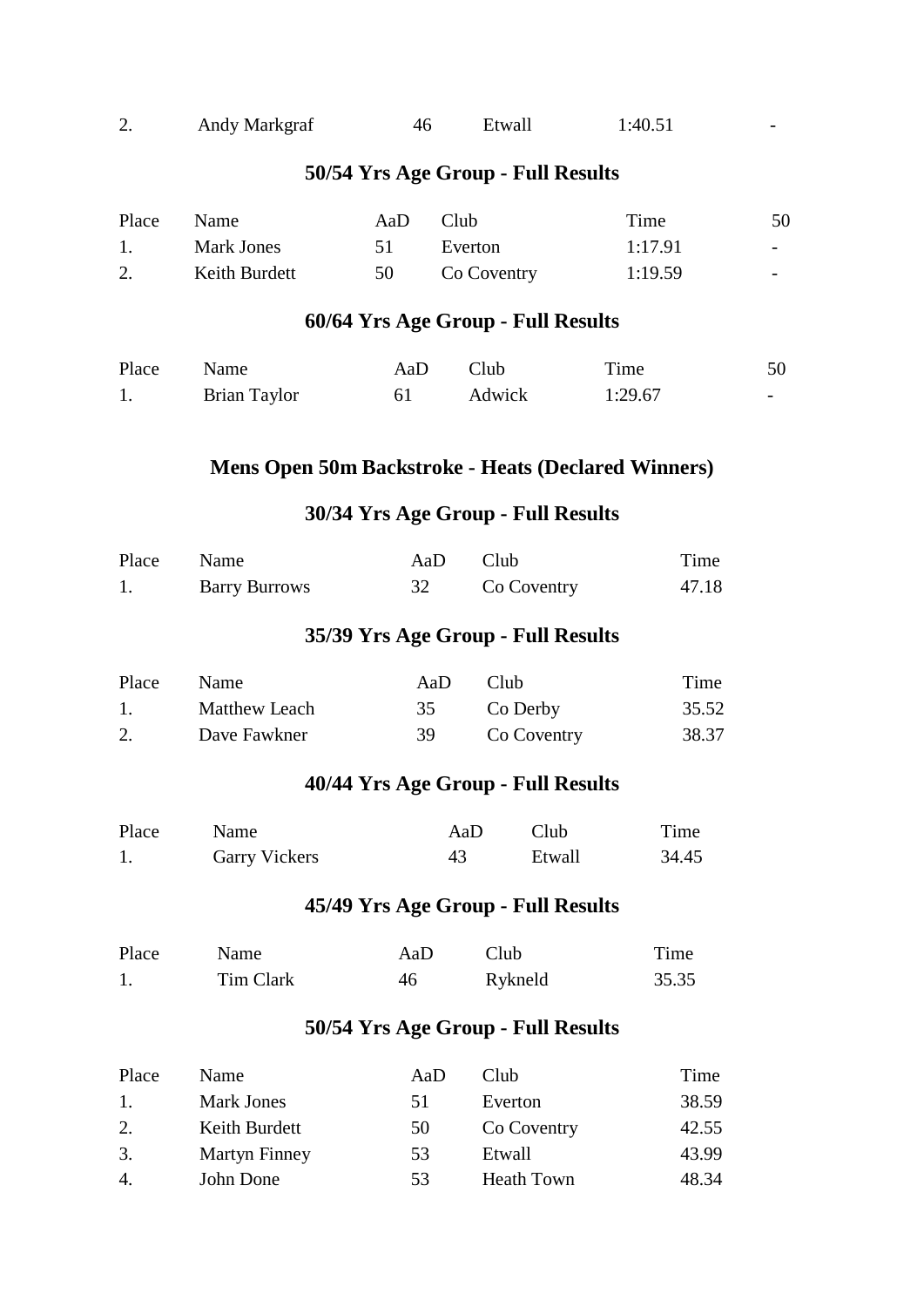| Place | Name                   | AaD | Club   | Time  |
|-------|------------------------|-----|--------|-------|
|       | <b>Richard Woodall</b> |     | Etwall | 45.76 |

#### **60/64 Yrs Age Group - Full Results**

| Place Name |                     | AaD | Club <sub>1</sub> | Time  |
|------------|---------------------|-----|-------------------|-------|
|            | <b>Frank Stoney</b> | 62  | Co Coventry       | 42.57 |

#### **Mens Open 100m Backstroke - Heats (Declared Winners)**

## **19/24 Yrs Age Group - Full Results**

| Place | <b>Name</b>          | AaD | Club.          | Time    |
|-------|----------------------|-----|----------------|---------|
|       | John Davey           |     | <b>Matlock</b> | 1:05.08 |
|       | <b>Jack Chambers</b> | 23  | Rykneld        | 1:09.75 |

#### **35/39 Yrs Age Group - Full Results**

| Place | Name                 | AaD. | - Club   | Time    |
|-------|----------------------|------|----------|---------|
|       | <b>Matthew Leach</b> |      | Co Derby | 1:15.94 |

## **45/49 Yrs Age Group - Full Results**

| Place | Name                  | AaD | Club.   | Time    |
|-------|-----------------------|-----|---------|---------|
|       | <b>Steven Goodall</b> | 46. | Rykneld | 1:23.93 |
|       | Andy Markgraf         | 46  | Etwall  | 1:47.28 |

#### **50/54 Yrs Age Group - Full Results**

| Place                         | Name          | AaD. | Club.        | Time    |
|-------------------------------|---------------|------|--------------|---------|
| $\mathbf{1}$ and $\mathbf{1}$ | Gareth Parker | -52. | Kenilworth M | 1:16.04 |
|                               | Mark Jones    |      | Everton      | 1:22.66 |

#### **60/64 Yrs Age Group - Full Results**

| Place | Name.         | AaD | Club    | Time    |
|-------|---------------|-----|---------|---------|
|       | Kevin Sellars | 61  | Matlock | 1:35.21 |

#### **Mens Open 100m IM - Heats (Declared Winners)**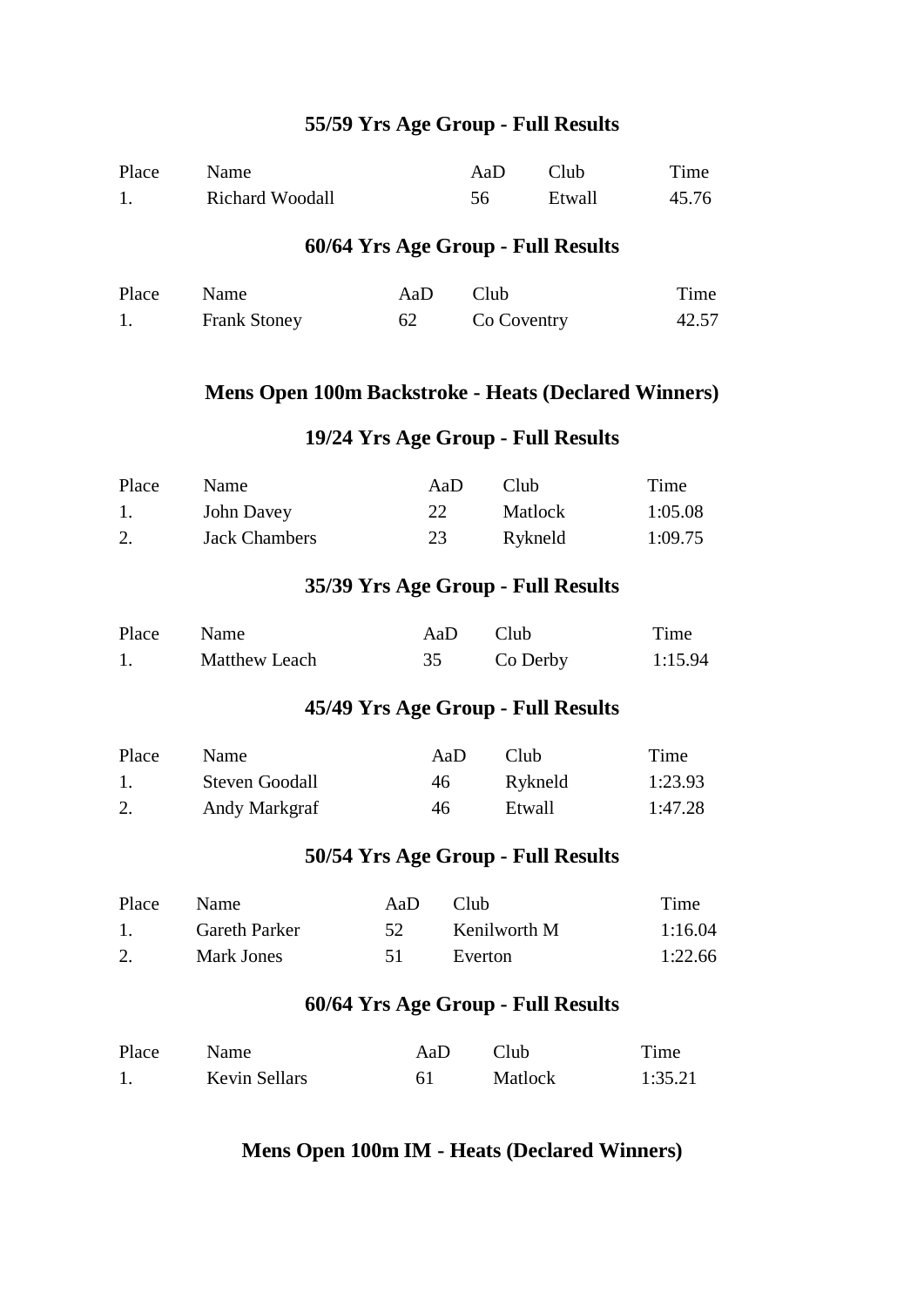| Place | <b>Name</b>   | AaD | Club <sup>-</sup> | Time       |
|-------|---------------|-----|-------------------|------------|
|       | Jack Chambers | 23  | Rykneld           | 1:07.56    |
|       | John Davey    |     | <b>Matlock</b>    | <b>DNC</b> |

## **25/29 Yrs Age Group - Full Results**

| Place | <b>Name</b>    | AaD. | Club    | Time    |
|-------|----------------|------|---------|---------|
|       | Edward Rafipay | 25   | Sidvale | 1:03.37 |
|       | Mark Riley     | 25   | Everton | 1:07.51 |

#### **30/34 Yrs Age Group - Full Results**

| Place | Name                 | AaD | Club         | Time    |
|-------|----------------------|-----|--------------|---------|
| -1.   | Joel Vega-Flores     | 32  | Kenilworth M | 1:18.69 |
| 2.    | Bahram Benisi        | 33  | Bletchley    | 1:19.64 |
| 3.    | <b>Barry Burrows</b> | 32  | Co Coventry  | 1:26.05 |
| 4.    | Sukhbir Atwal        | 30  | Co Coventry  | 1:38.12 |

#### **35/39 Yrs Age Group - Full Results**

| Place Name |              | AaD Club |             | Time    |
|------------|--------------|----------|-------------|---------|
|            | Dave Fawkner |          | Co Coventry | 1:17.29 |

## **40/44 Yrs Age Group - Full Results**

| Place | <b>Name</b>    | AaD. | Club            | Time    |
|-------|----------------|------|-----------------|---------|
|       | Neil White     | 41   | Everton         | 1:14.24 |
|       | David Hamilton | 40   | <b>Bramcote</b> | DNC     |

#### **45/49 Yrs Age Group - Full Results**

| Place | Name                  | AaD | Club.   | Time    |
|-------|-----------------------|-----|---------|---------|
|       | <b>Steven Goodall</b> | 46  | Rykneld | 1:15.52 |
|       | Tim Clark             | 46  | Rykneld | DO SL-  |

#### **[Disqualification Codes](javascript:showPage()**

| Place | Name          | AaD. | Club -      | Time    |
|-------|---------------|------|-------------|---------|
|       | Mark Jones    | 51   | Everton     | 1:18.53 |
|       | Keith Burdett | 50   | Co Coventry | 1:25.80 |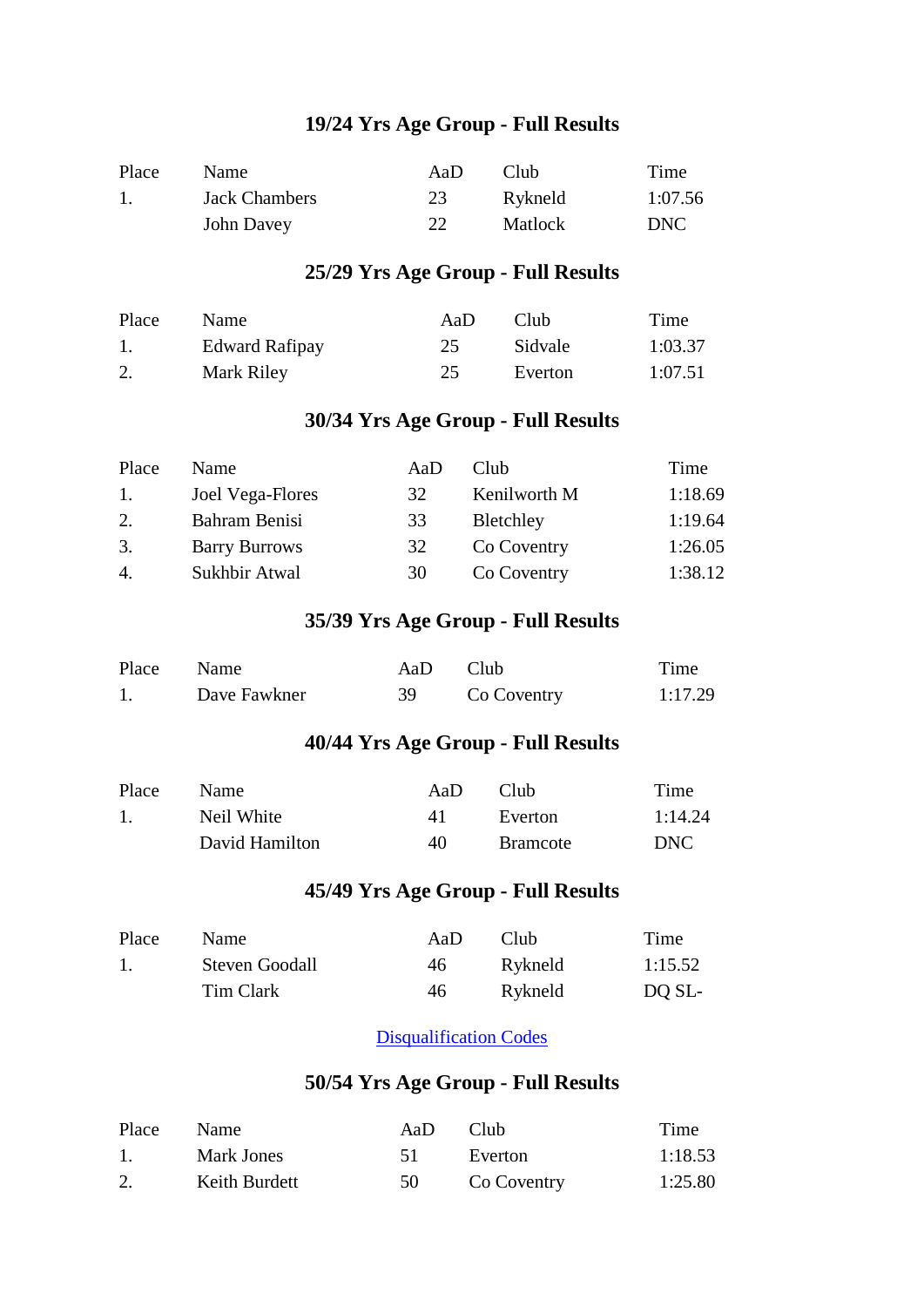|                | John Done     | 53   | Heath Town | 1:27.80 |
|----------------|---------------|------|------------|---------|
| $\overline{4}$ | Martyn Finney | 53.  | Etwall     | 1:32.53 |
|                | Alan Marsh    | 50 V | Rykneld    | DNC     |

| Place          | <b>Name</b>         | AaD | Club.          | Time    |
|----------------|---------------------|-----|----------------|---------|
| $\mathbf{1}$ . | Brian Taylor        | 6 I | <b>Adwick</b>  | 1:20.41 |
| 2.             | <b>Frank Stoney</b> | 62  | Co Coventry    | 1:29.65 |
| 3.             | Kevin Sellars       | 61  | <b>Matlock</b> | 1:35.31 |

## **70/99 Yrs Age Group - Full Results**

| Place Name |              | AaD Club |              | Time    |
|------------|--------------|----------|--------------|---------|
|            | Keith Ingram |          | Birmingham M | 1:26.02 |

## **Womens Open 50m Freestyle - Heats (Declared Winners)**

## **19/24 Yrs Age Group - Full Results**

| Place | Name           | AaD. | - Club  | Time  |
|-------|----------------|------|---------|-------|
|       | Siobhan Murphy |      | Everton | 32.52 |

## **25/29 Yrs Age Group - Full Results**

| Place | <b>Name</b>      | AaD. | Club.       | Time  |
|-------|------------------|------|-------------|-------|
|       | Danielle Stewart | 29   | Co Coventry | 37.39 |
|       | Kirstie Forbes   | 29.  | Etwall      | DNC   |

#### **30/34 Yrs Age Group - Full Results**

| Place | Name         | Aa $\bf{D}$ | Club C       | Time  |
|-------|--------------|-------------|--------------|-------|
|       | Lisa Rushton | 34          | West Mid Pol | 31.84 |

| Place          | Name          | AaD | Club         | Time       |
|----------------|---------------|-----|--------------|------------|
| $\mathbf{1}$ . | Liane Andrews | 35  | West Mid Pol | 31.40      |
| 2.             | Kaye Arbon    | 39  | NottmLeander | 34.58      |
| 3.             | Lisa Stansbie | 37  | Etwall       | 37.20      |
| 4.             | Gloria Bevan  | 35  | Matlock      | 39.82      |
|                | Alison Willis | 39  | West Mid Pol | <b>DNC</b> |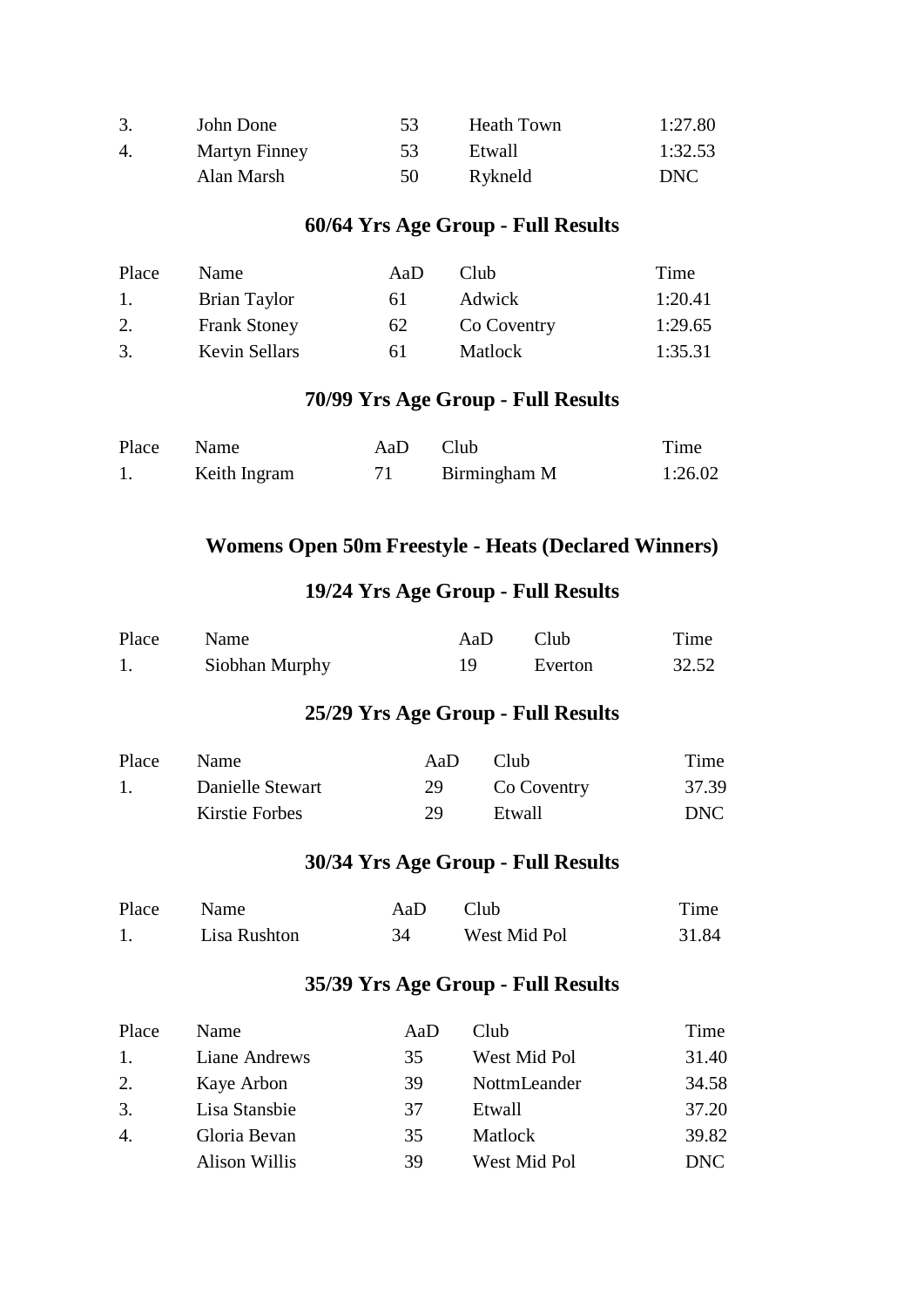| Place            | <b>Name</b>    | AaD | Club.        | Time  |
|------------------|----------------|-----|--------------|-------|
| $\overline{1}$ . | Catriona Caine | 4 I | Matlock      | 31.26 |
|                  | Delyth Cunnah  | 43  | West Mid Pol | 32.10 |

## **45/49 Yrs Age Group - Full Results**

| Place | <b>Name</b>     | AaD | - Club  | Time  |
|-------|-----------------|-----|---------|-------|
|       | Maggie Caldwell | 45  | Rykneld | 35.78 |

## **50/54 Yrs Age Group - Full Results**

| Place | <b>Name</b>           | AaD | Club        | Time  |
|-------|-----------------------|-----|-------------|-------|
| 1.    | Lindsey Gowland       | 54  | Etwall      | 31.76 |
| 2.    | Janet Briggs          | 52  | Etwall      | 39.32 |
| 3.    | Karen Jones           | 50  | Prescot     | 41.82 |
| 4.    | <b>Allison Stoney</b> | 52  | Co Coventry | 48.64 |

#### **55/59 Yrs Age Group - Full Results**

| Place | Name         | AaD. | Club         | Time  |
|-------|--------------|------|--------------|-------|
|       | Angie Fisher |      | West Mid Pol | 37.02 |

#### **Womens Open 100m Freestyle - Heats (Declared Winners)**

## **25/29 Yrs Age Group - Full Results**

| Place | <b>Name</b>      | AaD. | Club.       | Time    |
|-------|------------------|------|-------------|---------|
|       | Kirstie Forbes   | 29.  | Etwall      | 1:04.12 |
|       | Danielle Stewart | 29.  | Co Coventry | 1:19.53 |

#### **30/34 Yrs Age Group - Full Results**

| Place | Name        | AaD | Club      | Time    |
|-------|-------------|-----|-----------|---------|
|       | Tina Wilson | 34  | Armthorpe | 1:01.42 |

| Place         | <b>Name</b>   | AaD | Club.        | Time    |
|---------------|---------------|-----|--------------|---------|
| $\mathbf{1}$  | Helen Rolle   | 36  | Etwall       | 1:07.28 |
| $\mathcal{D}$ | Liane Andrews | 35. | West Mid Pol | 1:12.50 |
| 3.            | Kaye Arbon    | 39. | NottmLeander | 1:15.33 |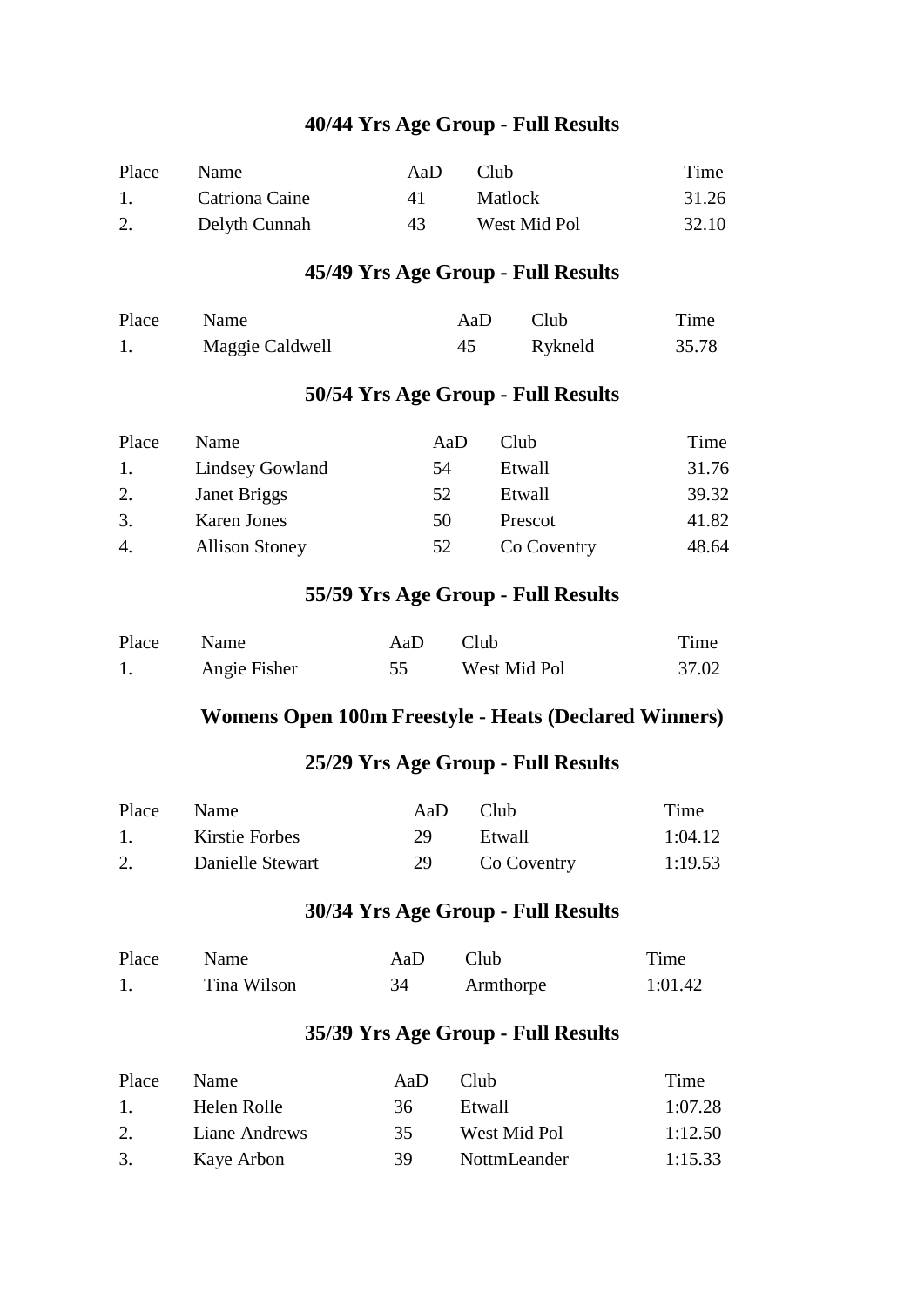| 4. | Lisa Stansbie | Etwall | 1:22.68 |
|----|---------------|--------|---------|
|    |               |        |         |

| Place        | <b>Name</b>    | AaD. | Club.        | Time    |
|--------------|----------------|------|--------------|---------|
| $\mathbf{1}$ | Catriona Caine | 4 I  | Matlock      | 1:06.28 |
|              | Claire Thorn   | 40   | West Mid Pol | 1:07.41 |

#### **50/54 Yrs Age Group - Full Results**

| Place Name |                       | AaD Club |             | Time    |
|------------|-----------------------|----------|-------------|---------|
|            | <b>Allison Stoney</b> |          | Co Coventry | 1:38.60 |

## **55/59 Yrs Age Group - Full Results**

| Place Name |                      | AaD Club |              | Time    |
|------------|----------------------|----------|--------------|---------|
|            | Kathleen Tunnicliffe | -59      | Etwall       | 1:13.52 |
|            | Angie Fisher         | 55       | West Mid Pol | 1:21.12 |

#### **Womens Open 200m Freestyle - Heats (Declared Winners)**

## **25/29 Yrs Age Group - Full Results**

| Place Name |                  | AaD Club |             | Time    |
|------------|------------------|----------|-------------|---------|
|            | Danielle Stewart |          | Co Coventry | 2:54.48 |

## **35/39 Yrs Age Group - Full Results**

| Place | Name        | AaD | - Club | Time    |
|-------|-------------|-----|--------|---------|
|       | Helen Rolle | 36  | Etwall | 2:33.96 |

### **40/44 Yrs Age Group - Full Results**

| Place | Name.          | AaD. | Club.        | Time    |
|-------|----------------|------|--------------|---------|
|       | Claire Thorn   | 40   | West Mid Pol | 2:23.78 |
|       | Catriona Caine | 4 I  | Matlock      | 2:26.93 |

| Place | Name             | AaD. | Club         | Time    |
|-------|------------------|------|--------------|---------|
|       | Susan Arrowsmith | 49.  | NottmLeander | 2:48.02 |
|       | Maggie Caldwell  | -45  | Rykneld      | 2:51.44 |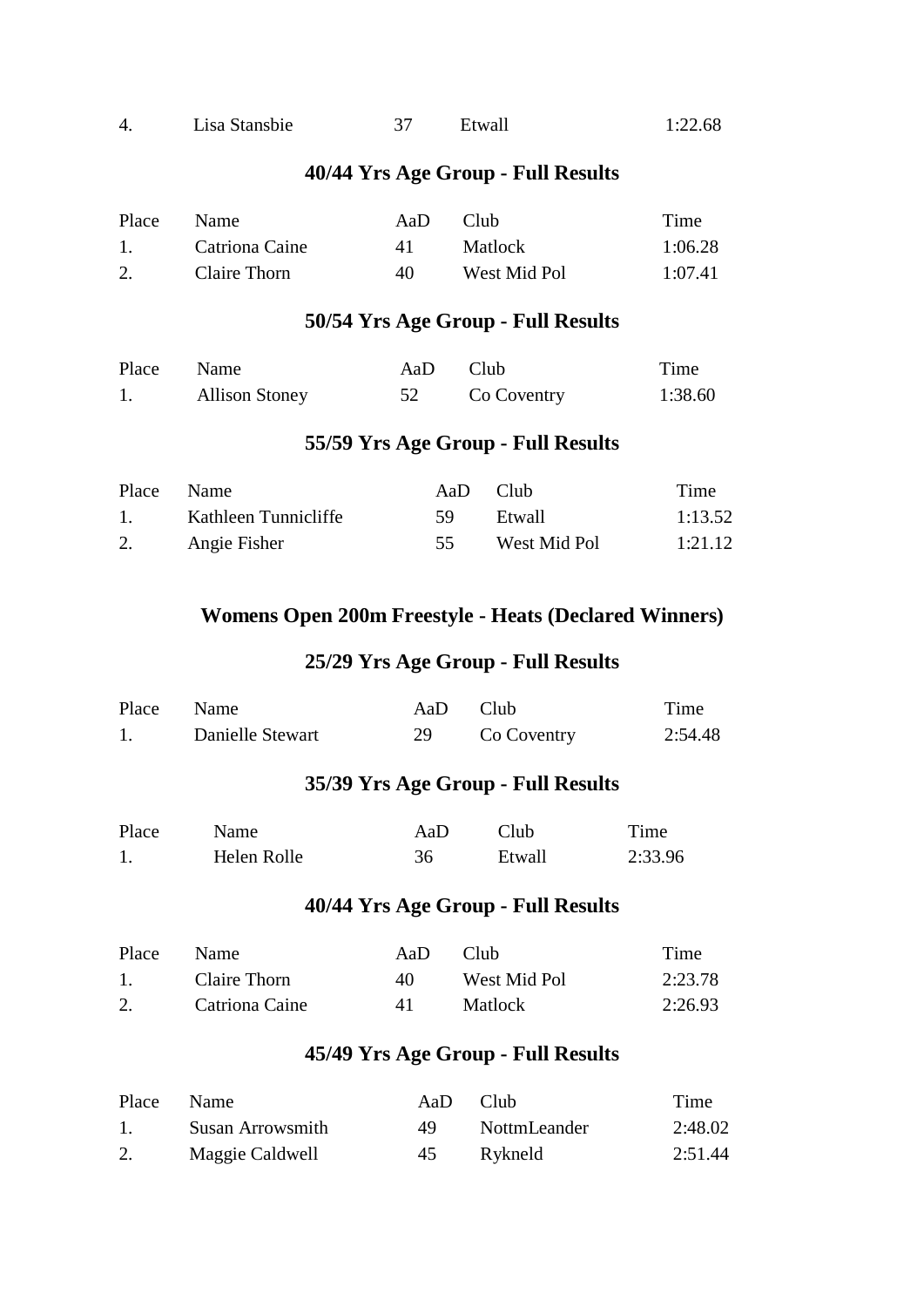| Place | Name                  | AaD | Club.       | Time    |
|-------|-----------------------|-----|-------------|---------|
|       | Janet Briggs          | 52  | Etwall      | 3:16.96 |
|       | <b>Allison Stoney</b> | 52  | Co Coventry | 3:44.09 |

#### **Womens Open 200m Freestyle - Heats (Declared Winners)**

#### **25/29 Yrs Age Group - Full Results**

| Place Name |                  | AaD Club |             | Time    |
|------------|------------------|----------|-------------|---------|
|            | Danielle Stewart |          | Co Coventry | 2:54.48 |

#### **35/39 Yrs Age Group - Full Results**

| Place | Name        | AaD | Club.  | Time    |
|-------|-------------|-----|--------|---------|
|       | Helen Rolle | 36  | Etwall | 2:33.96 |

#### **40/44 Yrs Age Group - Full Results**

| Place | <b>Name</b>    | AaD | Club.          | Time    |
|-------|----------------|-----|----------------|---------|
|       | Claire Thorn   | 40  | West Mid Pol   | 2:23.78 |
|       | Catriona Caine | 41  | <b>Matlock</b> | 2:26.93 |

## **45/49 Yrs Age Group - Full Results**

| Place | Name             | AaD. | Club.        | Time    |
|-------|------------------|------|--------------|---------|
|       | Susan Arrowsmith | 49   | NottmLeander | 2:48.02 |
|       | Maggie Caldwell  | 45   | Rykneld      | 2:51.44 |

#### **50/54 Yrs Age Group - Full Results**

| Place          | <b>Name</b>           | AaD | Club.       | Time    |
|----------------|-----------------------|-----|-------------|---------|
| $\mathbf{1}$ . | Janet Briggs          | 52  | Etwall      | 3:16.96 |
|                | <b>Allison Stoney</b> | 52  | Co Coventry | 3:44.09 |

#### **Womens Open 100m Breaststroke - Heats (Declared Winners)**

#### **19/24 Yrs Age Group - Full Results**

| Place Name |                   | AaD Club |         | Time    |
|------------|-------------------|----------|---------|---------|
|            | Alexandra Diamond |          | Sidvale | 1:19.21 |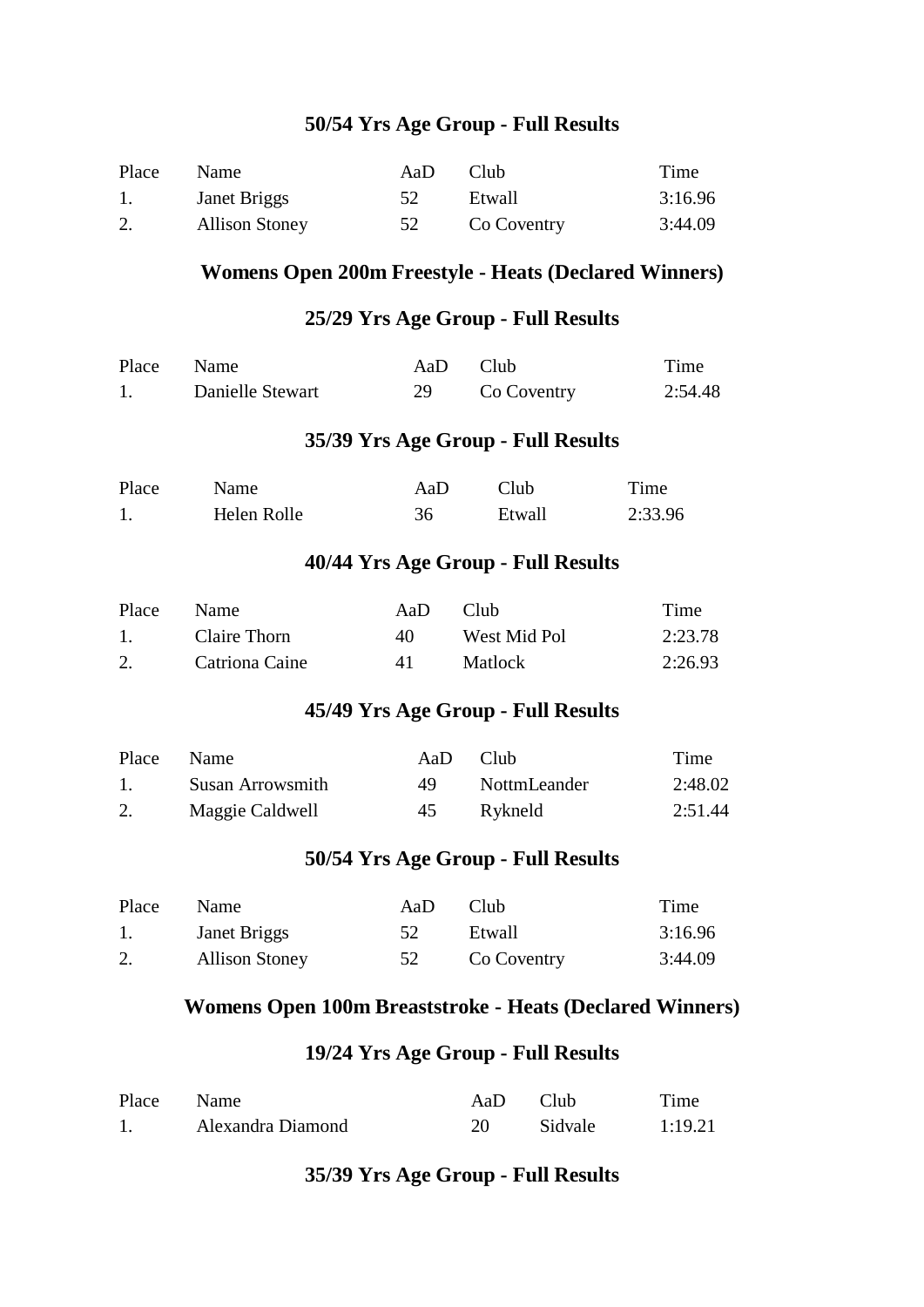| Place | <b>Name</b>       | AaD. | Club <sub></sub> | Time    |
|-------|-------------------|------|------------------|---------|
|       | Elizabeth Simpson | 39   | Long Eaton       | 1:32.73 |
|       | Lisa Stansbie     | 37   | Etwall           | 1:36.08 |

| Place | Name         | AaD | - Club       | Time    |
|-------|--------------|-----|--------------|---------|
|       | Claire Thorn | 40  | West Mid Pol | 1:25.32 |

#### **45/49 Yrs Age Group - Full Results**

| Place | – Name           | AaD. | Club <sup>1</sup> | Time    |
|-------|------------------|------|-------------------|---------|
|       | Gail Cross       | 49.  | <b>Matlock</b>    | 1:34.48 |
|       | Susan Arrowsmith | 49   | NottmLeander      | 1:38.09 |

## **50/54 Yrs Age Group - Full Results**

| Place | Name                  | AaD. | Club -         | Time    |
|-------|-----------------------|------|----------------|---------|
| 1.    | <b>Allison Stoney</b> |      | 52 Co Coventry | 1:56.16 |
|       | Karen Jones           | 50 L | Prescot        | 2:07.10 |

## **55/59 Yrs Age Group - Full Results**

| Place Name |                      | AaD Club |        | Time    |
|------------|----------------------|----------|--------|---------|
|            | Kathleen Tunnicliffe | 59.      | Etwall | 1:40.60 |

### **Womens Open 50m Butterfly - Heats (Declared Winners)**

#### **25/29 Yrs Age Group - Full Results**

| Place | <b>Name</b>    | AaD | Club   | Time  |
|-------|----------------|-----|--------|-------|
|       | Kirstie Forbes | 29  | Etwall | 36.60 |

#### **30/34 Yrs Age Group - Full Results**

| Place | Name         | AaD | – Club       | Time  |
|-------|--------------|-----|--------------|-------|
|       | Lisa Rushton | 34  | West Mid Pol | 33.18 |

| Place | <b>Name</b>       | AaD | Club <sub></sub> | Time  |
|-------|-------------------|-----|------------------|-------|
|       | Elizabeth Simpson | 39  | Long Eaton       | 33.28 |
|       | Liane Andrews     | 35  | West Mid Pol     | 35.16 |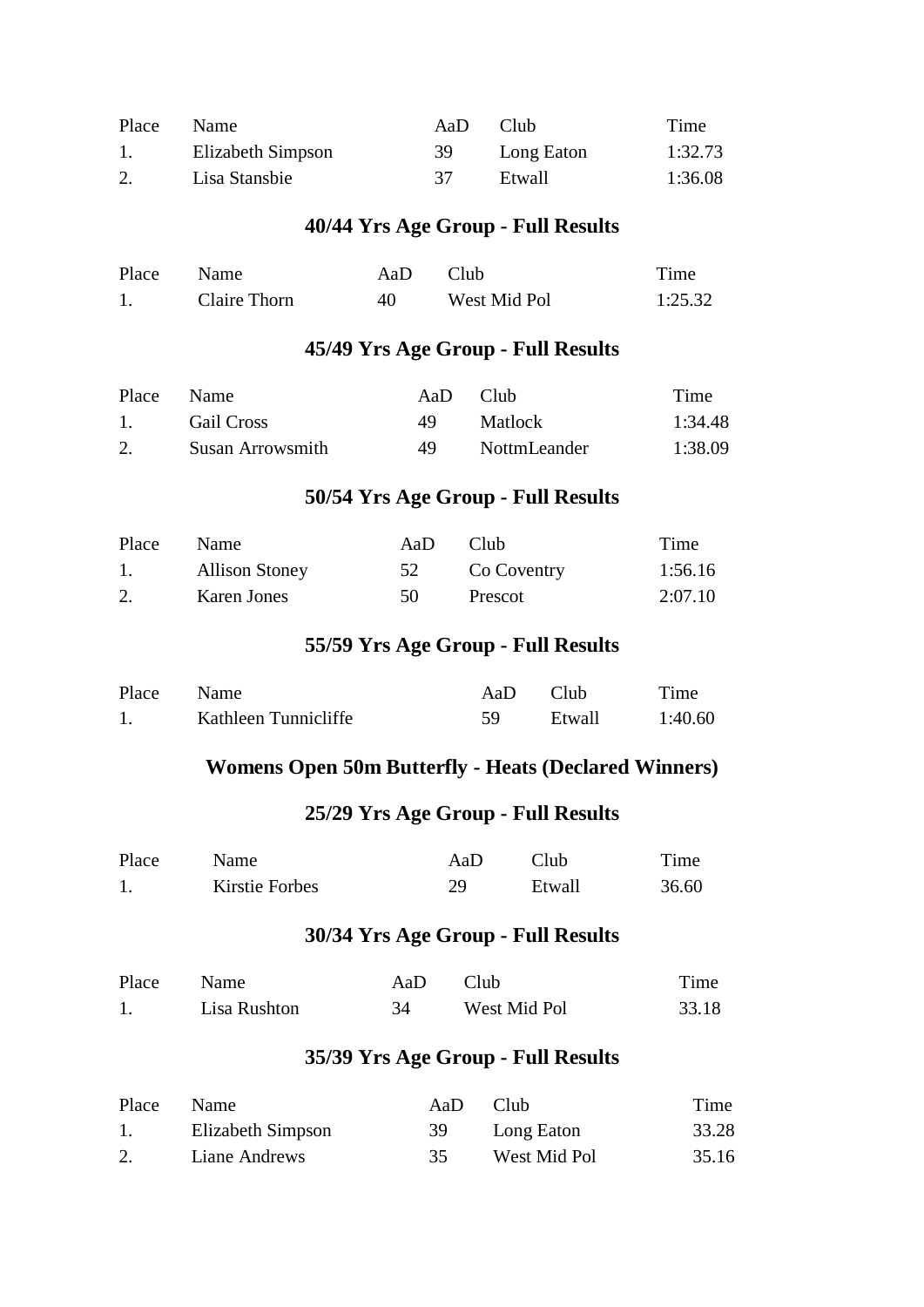| Sarah Halford | 38. | <b>Bramcote</b> | DNC - |
|---------------|-----|-----------------|-------|
| Kaye Arbon    | 39. | NottmLeander    | DNC.  |
| Alison Willis | 39  | West Mid Pol    | DNC - |

| Place | <b>Name</b>    | Aal) | Club.          | Time  |
|-------|----------------|------|----------------|-------|
|       | Delyth Cunnah  | 43.  | West Mid Pol   | 36.18 |
|       | Catriona Caine | 41   | <b>Matlock</b> | 36.42 |

#### **45/49 Yrs Age Group - Full Results**

| Place | <b>Name</b>      | AaD. | Club.        | Time  |
|-------|------------------|------|--------------|-------|
|       | Susan Arrowsmith | 49.  | NottmLeander | 40.70 |
|       | Maggie Caldwell  | 45   | Rykneld      | 41.59 |

#### **50/54 Yrs Age Group - Full Results**

| Place | <b>Name</b>           | AaD. | – Club         | Time  |
|-------|-----------------------|------|----------------|-------|
|       | Lindsey Gowland       | -54  | Etwall         | 34.13 |
|       | <b>Allison Stoney</b> |      | 52 Co Coventry | 53.11 |

## **Womens Open 100m Butterfly - Heats (Declared Winners)**

## **19/24 Yrs Age Group - Full Results**

| Place Name |                   | AaD Club |         | Time    |
|------------|-------------------|----------|---------|---------|
|            | Alexandra Diamond |          | Sidvale | 1:18.88 |

#### **40/44 Yrs Age Group - Full Results**

| Place | Name           | AaD | — Club  | Time    |
|-------|----------------|-----|---------|---------|
|       | Catriona Caine |     | Matlock | 1:21.46 |

#### **50/54 Yrs Age Group - Full Results**

| Place Name |                       | AaD | – Club         | Time    |
|------------|-----------------------|-----|----------------|---------|
| 1.         | Lindsey Gowland       | 54  | Etwall         | 1:24.79 |
|            | <b>Allison Stoney</b> |     | 52 Co Coventry | DO SA-  |

[Disqualification Codes](javascript:showPage()

## **Womens Open 50m Backstroke - Heats (Declared Winners)**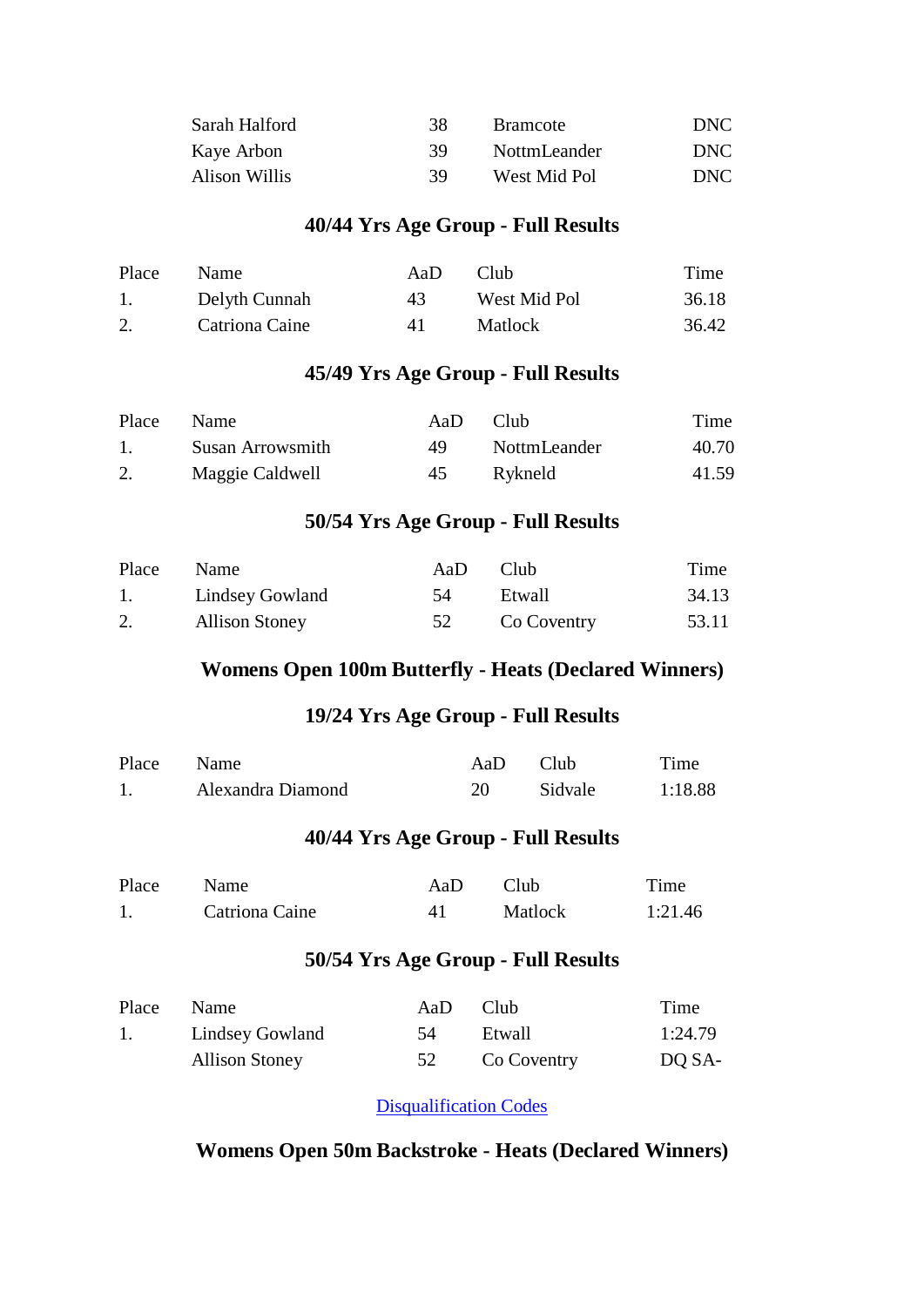| Place | Name                   |     | AaD  | Club                               | Time  |
|-------|------------------------|-----|------|------------------------------------|-------|
| 1.    | Siobhan Murphy         |     | 19   | Everton                            | 36.51 |
|       |                        |     |      | 30/34 Yrs Age Group - Full Results |       |
| Place | Name                   | AaD | Club |                                    | Time  |
| 1.    | Tina Wilson            | 34  |      | Armthorpe                          | 33.27 |
| 2.    | Lisa Rushton           | 34  |      | West Mid Pol                       | 36.71 |
|       |                        |     |      | 35/39 Yrs Age Group - Full Results |       |
| Place | Name                   |     | AaD  | Club                               | Time  |
| 1.    | Elizabeth Simpson      |     | 39   | Long Eaton                         | 36.29 |
|       |                        |     |      | 40/44 Yrs Age Group - Full Results |       |
| Place | Name                   | AaD | Club |                                    | Time  |
| 1.    | Delyth Cunnah          | 43  |      | West Mid Pol                       | 36.64 |
| 2.    | Catriona Caine         | 41  |      | Matlock                            | 38.35 |
|       |                        |     |      | 45/49 Yrs Age Group - Full Results |       |
| Place | Name                   | AaD |      | Club                               | Time  |
| 1.    | Susan Arrowsmith       | 49  |      | NottmLeander                       | 38.90 |
|       |                        |     |      | 50/54 Yrs Age Group - Full Results |       |
| Place | Name                   | AaD |      | Club                               | Time  |
| 1.    | <b>Lindsey Gowland</b> | 54  |      | Etwall                             | 40.67 |
| 2.    | <b>Allison Stoney</b>  | 52  |      | Co Coventry                        | 51.08 |
| 3.    | <b>Karen Jones</b>     | 50  |      | Prescot                            | 52.25 |
|       |                        |     |      |                                    |       |

# **55/59 Yrs Age Group - Full Results**

| Place | Name         | AaD Club |              | Time  |
|-------|--------------|----------|--------------|-------|
|       | Angie Fisher |          | West Mid Pol | 41.21 |

# **Womens Open 100m Backstroke - Heats (Declared Winners)**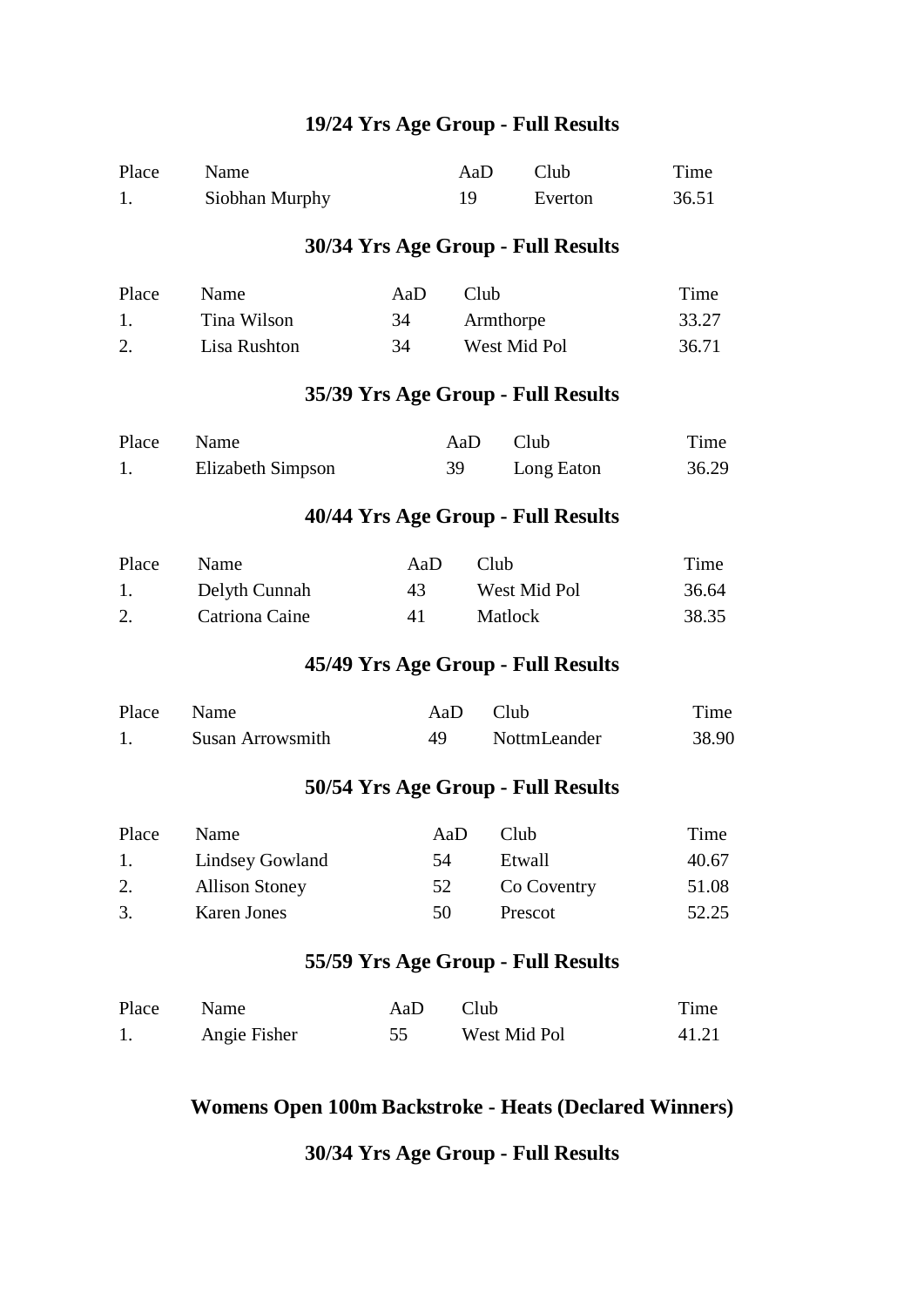| Place | Name                                           | AaD                                | Club         |            | Time       |
|-------|------------------------------------------------|------------------------------------|--------------|------------|------------|
| 1.    | Tina Wilson                                    | 34                                 | Armthorpe    |            | 1:11.80    |
|       |                                                | 35/39 Yrs Age Group - Full Results |              |            |            |
| Place | Name                                           |                                    | Club<br>AaD  |            | Time       |
| 1.    | <b>Elizabeth Simpson</b>                       | 39                                 |              | Long Eaton | 1:16.69    |
|       |                                                | 40/44 Yrs Age Group - Full Results |              |            |            |
| Place | Name                                           | AaD                                | Club         |            | Time       |
| 1.    | Catriona Caine                                 | 41                                 | Matlock      |            | 1:23.52    |
|       |                                                | 50/54 Yrs Age Group - Full Results |              |            |            |
| Place | Name                                           | AaD                                | Club         |            | Time       |
| 1.    | <b>Karen Jones</b>                             | 50                                 | Prescot      |            | 1:55.73    |
| 2.    | <b>Allison Stoney</b>                          | 52                                 | Co Coventry  |            | 2:00.44    |
|       |                                                | 55/59 Yrs Age Group - Full Results |              |            |            |
| Place | Name                                           | AaD                                | Club         |            | Time       |
|       | Angie Fisher                                   | 55                                 | West Mid Pol |            | <b>DNC</b> |
|       |                                                |                                    |              |            |            |
|       | Womens Open 100m IM - Heats (Declared Winners) |                                    |              |            |            |

| Place          | <b>Name</b>       | AaD | Club.          | Time    |
|----------------|-------------------|-----|----------------|---------|
| $\mathbf{1}$ . | Alexandra Diamond | 20. | <b>Sidvale</b> | 1:14.28 |
|                | Siobhan Murphy    | 19. | Everton        | 1:20.09 |

# **25/29 Yrs Age Group - Full Results**

| Place | <b>Name</b>    | AaD. | Club   | Time    |
|-------|----------------|------|--------|---------|
|       | Kirstie Forbes | 29   | Etwall | 1:15.08 |

| Place | <b>Name</b>  | AaD. | Club         | Time    |
|-------|--------------|------|--------------|---------|
| $\pm$ | Tina Wilson  | 34   | Armthorpe    | 1:11.55 |
| 2.    | Lisa Rushton | 34   | West Mid Pol | 1:18.17 |